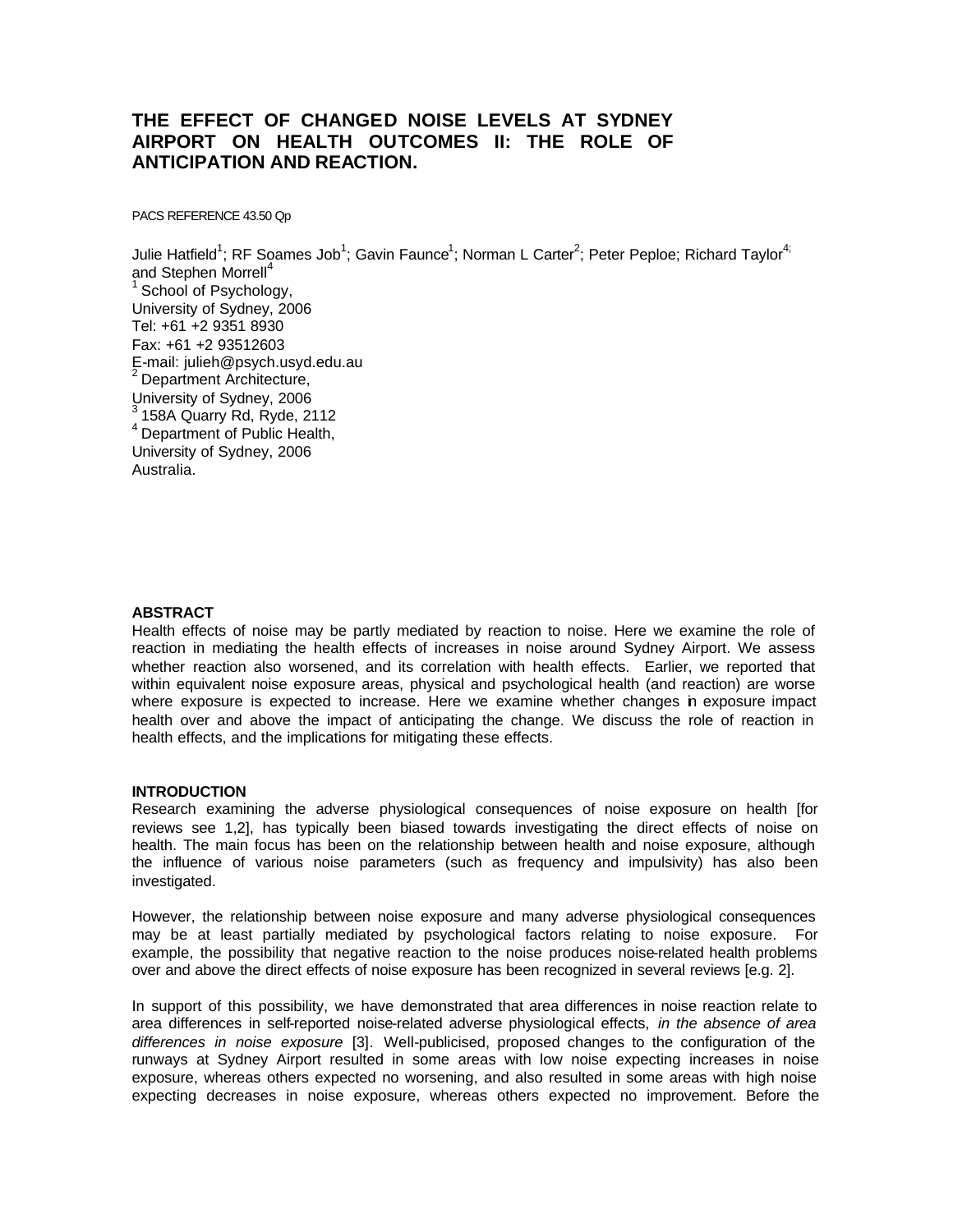reconfiguration, and so *before any changes in noise exposure,* in areas with similar, low aircraft noise exposure, more negative reactions and more adverse physiological effects were observed in areas expecting increased noise, than in areas expecting no worsening. In areas with similar high aircraft noise exposure, less negative reactions and less adverse physiological effects were observed in areas anticipating decreased noise exposure, than in areas anticipating no improvement. Further, expected change in noise exposure significantly added to the prediction of self-reported physiological symptoms predicted by noise exposure in regression analyses.

In the present paper, we compare reaction before the reconfiguration to reaction *after the changes in noise exposure*, in order to consider whether changes parallel those observed for self-reported adverse physiological outcomes [4]. The relationship between changes in reaction and changes in physiological outcomes will be examined for the subset of respondents who were repeat-tested. We will also consider whether actual change in noise exposure adds significantly to the change produced by anticipating the change. We have argued that the present study addresses the concern that studies conducted in steady state noise areas may underestimate noise effects (Job et al., this volume), however our study may also; to the extent that anticipating changes in noise has biased "baseline" data.

# **METHODS**

# Subjects and Sample Selection

Residents were randomly selected from areas selected on the basis of location relative to Sydney (Kingsford Smith) Airport to produce a 2x2 design; initial noise level was "high" or "low" and noise level either changed (decreased or increased, respectively) or to remained unchanged, due to runway reconfiguration. Sampling aimed to achieve approximately equal representation of the four areas thus produced- "high to high" (High/High), "high to low" (High/Low), "low to low" (Low/Low), "low to high" (Low/High). From random starting points, every 7th residence along a predetermined path was approached, and one respondent selected within each household using the "last birthday" technique, without replacement.

Before the reconfiguration (pre-reconfiguration stage), 532 female and 482 male residents were interviewed. Up to one year after the reconfiguration (post-reconfiguration stage), 110 female and 108 male residents (not from the pre-reconfiguration sample) were interviewed. About 6 years after the reconfiguration (follow-up stage), 95 female and 71 male pre-reconfiguration respondents were re-interviewed. In addition, a further 232 female and 175 male participants from residences nearby and similar to the pre-reconfiguration residences were interviewed.

## **Materials**

A structured interview (based on previous socio-acoustic surveys [5] and pilot results) assessed reactions to noise (dissatisfaction, affectedness, annoyance), health, attitudes to the noise source (local concerns, financial impact, misfeasance), noise sensitivity, demographic variables and noiseinduced activity disturbance. Two questions assessed general reaction: (i) "Would you please ... estimate how much you personally, are affected overall by aircraft noise?"; (ii) "How dissatisfied are you with aircraft noise in this neighbourhood? Please ... estimate how much dissatisfaction you feel overall." A general reaction index was computed by averaging scores for these items. At the preand post-reconfiguration stages, three questions assessed annoyance: (i) "How much annoyance do you feel about aircraft noise?"; (ii) "How much annoyance do you feel overall because of these activity disturbances caused by aircraft noise?" (after subjects had identified which of a list of 12 daily activities aircraft noise disturbs) (iii) "How would you describe your general feelings about the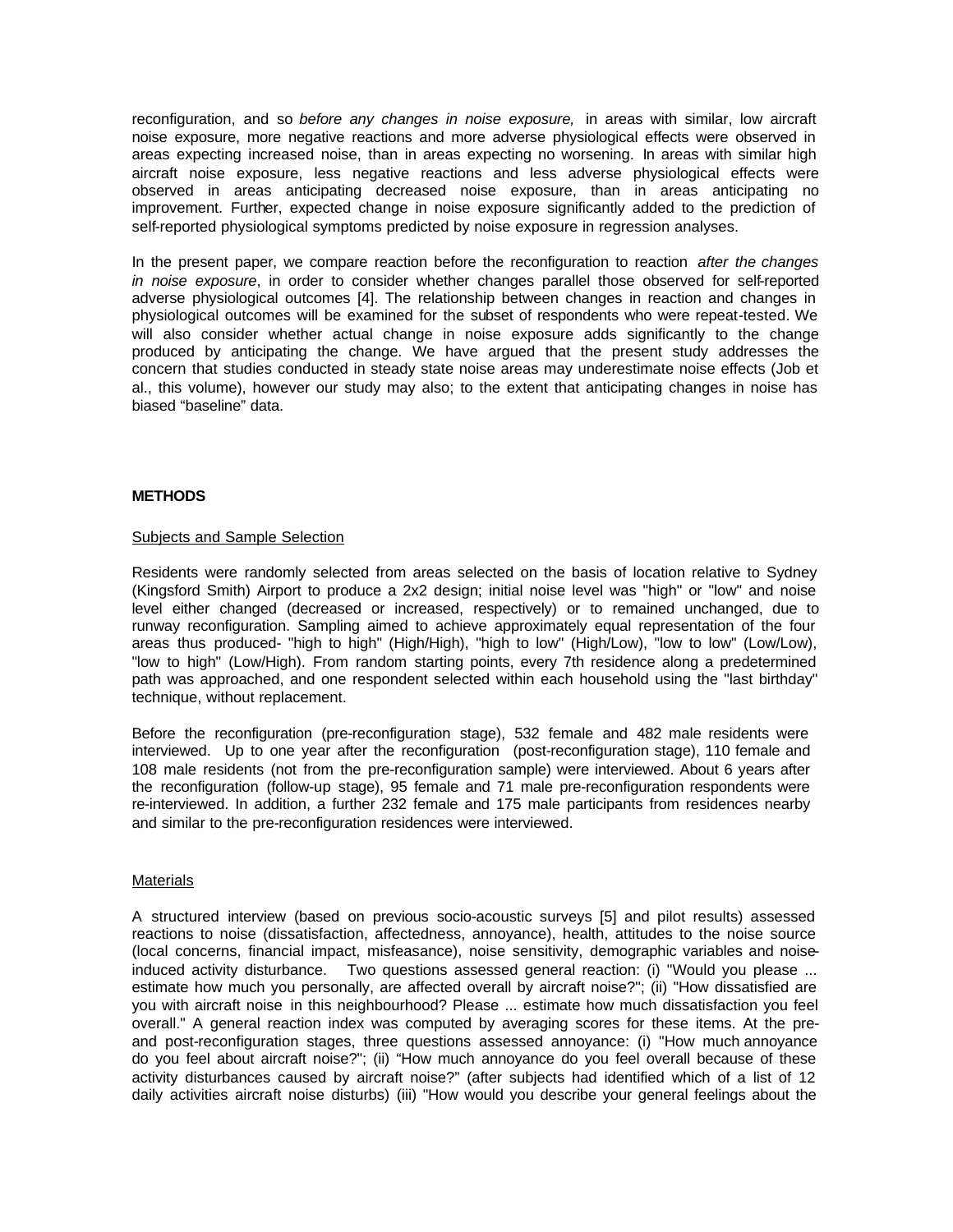aircraft noise in this neighbourhood?". Subjects responded using a card depicting a thermometer marked with numbers from 0 to 10 with an associated 5-point verbal scale (2="a little", 5="moderate", 7="a lot", 10="much"), except for the third question for which responses were: "highly", "considerably", "moderately", "slightly", "not at all" annoyed (scored from 4 to 0 in that order). To ensure that all questions were assessed on a 0-10 scale, scores for this question were multiplied by 2.5. At the follow-up stage the first question was omitted. An annoyance index was computed by averaging the items employed.

# Procedure

Before the reconfiguration, a letter was first sent to each selected residence announcing the investigation. Then trained interviewers door-knocked at these residences and asked to speak to the person over 18 living at the residence who last had a birthday. If an eligible individual agreed to participate, the structured interview was conducted before they completed the questionnaires while the interviewer waited. Respondents were told that the researchers may want to re-interview them at a later time. At the post-reconfiguration stage, subjects were sampled employing the same selection technique as was employed at the pre-reconfiguration stage, with the additional requirement that subjects not have participated in the pre-reconfiguration stage. Around six years later (follow-up stage), people who had been interviewed at the pre-reconfiguration stage were telephoned to make an appointment for re-interview. Up to three attempts were made to contact each respondent. Respondents were re-interviewed in their homes, and again completed some questionnaires. In addition, a new sample was collected by door-knocking at residences nearby and similar to residences housing respondents from the pre-reconfiguration stage. Respondent selection from the residences proceeded as for the pre-reconfiguration stage.

## **RESULTS**

## Changes in Annoyance in Each Noise Change Area

*Table 1. Mean (and standard deviation) scores on the annoyance index (3 item/2 item) at prereconfiguration, post-reconfiguration, and follow-up within each of the 4 noise change areas.\*=differs from pre-reconfiguration at .05 level, \*\*=differs from pre-reconfiguration at .001 level.*

|            | Hiah/Hiah               | Low/High                | High/Low                | Low/Low               |  |
|------------|-------------------------|-------------------------|-------------------------|-----------------------|--|
| <b>Pre</b> | 6.89(2.50) / 6.62(2.70) | 5.85(2.85) / 5.54(3.12) | 6.62(2.86) / 6.36(3.01) | 3.28(2.56)/2.29(2.71) |  |
| Post       | 6.99(1.86)              | $6.99(1.65)$ *          | $5.14(2.62)$ **         | 3.39(3.27)            |  |
| Follow-up  | $6.00(2.97*)$           | 5.48(2.85)              | 6.24(3.09)              | $4.21(3.14)$ **       |  |

Separate two-tailed independent samples t-tests were conducted to compare pre- and postreconfiguration means within each noise change area. Annoyance significantly increased from preto post-reconfiguration in the Low/High area ( $t_{277}$  = -2.76, p = .006), and significantly decreased from pre to post-reconfiguration in the High/Low area ( $t_{300}$  = 3.55, p < .001). Annoyance did not change significantly from pre- to post-reconfiguration in the High/High or the Low/Low area ( $t_{300}$  = -.29,  $p = .773$ ,  $t_{170} = -.19$ ,  $p = .849$ , respectively).

Follow-up study respondents who had participated at the pre-reconfiguration stage did not differ from follow-up study respondents who had not  $(t_{511} = .61, p = .540)$ , and so these respondents were combined for further analysis.

Separate two-tailed independent samples t-tests were conducted to compare pre-reconfiguration and follow-up means within each noise change area. Annoyance significantly decreased from prereconfiguration to follow-up in the High/High area ( $t_{395}$  = 2.13, p = .034) and significantly increased from pre-reconfiguration to follow-up in the Low/Low area (t<sub>277</sub> = -5.25, p < .001). Annoyance did not differ significantly from pre-reconfiguration to follow-up in the Low/High or the High/Low area (t<sub>368</sub> = .19,  $p = .853$ ,  $t_{384} = .36$ ,  $p = .720$ , respectively).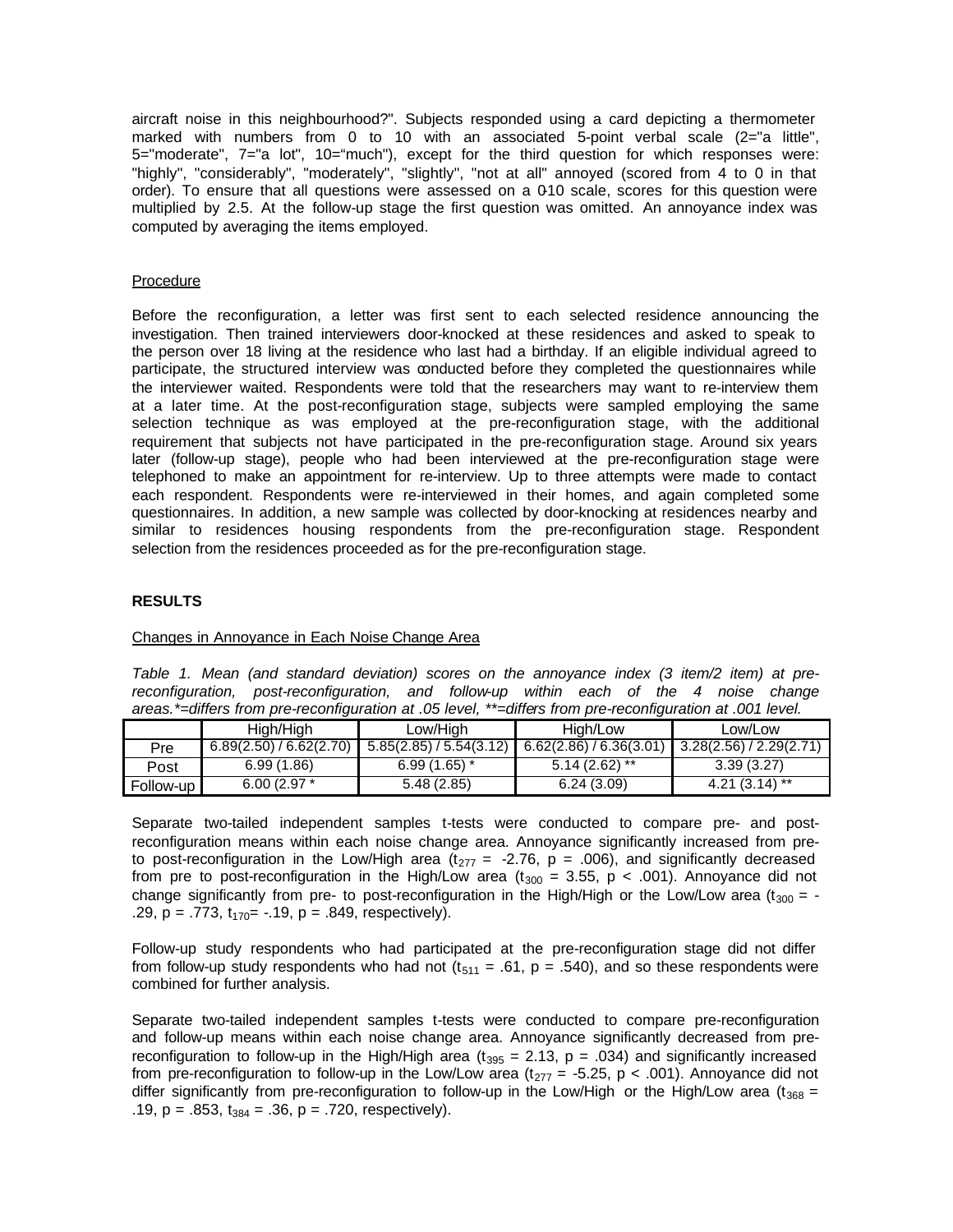#### Changes in General Reaction in Each Noise Change Area

*Table 2. Mean (and standard deviation) scores on the general reaction index at pre-reconfiguration, post-reconfiguration, and follow-up within each of the 4 noise change areas.\*=differs from prereconfiguration at .05 level, \*\*=differs from pre-reconfiguration at .001 level.*

|           | High/High      | Low/High        | High/Low        | Low/Low         |
|-----------|----------------|-----------------|-----------------|-----------------|
| Pre       | 6.94(2.75)     | 5.35(2.95)      | 6.49(3.02)      | 2.37(2.51)      |
| Post      | $8.30(2.08)$ * | $7.56(2.36)$ ** | $2.44(2.45)$ ** | $1.55(2.06)$ *  |
| Follow-up | $6.38(2.69)$ * | $6.15(2.57)$ *  | 6.41(2.98)      | $4.50(2.89)$ ** |

Separate two-tailed independent samples t-tests were conducted to compare pre- and postreconfiguration means within each noise change area. General reaction significantly increased from pre- to post-reconfiguration in the High/High area (t<sub>305</sub> = -3.42, p = .001) and the Low/High area (t<sub>308</sub>) = -5.12, p < .001), and significantly decreased from pre to post-reconfiguration in the High/Low area  $(t_{309} = 9.58, p < .001)$  and the Low/Low area  $(t_{300} = 2.22, p = .027)$ .

Follow-up study respondents who had participated at the pre-reconfiguration stage did not differ from follow-up study respondents who had not ( $t_{536} = .20$ ,  $p = .842$ ), and so these respondents were combined for further analysis.

Separate two-tailed independent samples t-tests were conducted to compare pre-reconfiguration and follow-up means within each noise change area. General reaction was significantly greater at follow-up than at pre-reconfiguration in the Low/High and the Low/Low area  $(t_{394} = -2.69, p = .008,$  $t_{358}$  = -7.06, p < .001, respectively). General reaction did not differ significantly from preconfiguration to follow-up in the High/High, or the High/Low area  $(t_{398} = 1.96, p = .050, t_{393} = .26, p = .050)$ .797, respectively).

The percentage of subjects at least "highly affected" in terms of general reaction (i.e. with a general reaction score of at least 8) was determined at pre- and post-configuration within each of the 4 noise change areas [see Table 3].

*Table 3. Percentage of subjects at least highly affected (in terms of general reaction) at prereconfiguration, post- reconfiguration, and follow-up within each of the 4 noise change area. \*\*=differs from pre-reconfiguration at .001 level.*

|          | High/High |      | Low/High |      | High/Low |      |      | Low/Low |      |      |      |       |
|----------|-----------|------|----------|------|----------|------|------|---------|------|------|------|-------|
|          | Pre       | Post | F-up     | Pre  | Post     | F-up | Pre  | Post    | F-up | Pre  | Post | F-up  |
|          |           | $**$ |          |      | $***$    |      |      | $***$   |      |      |      | $***$ |
| $\geq 8$ | 44.1      | 77.4 | 34.9     | 24.5 | 56.6     | 29.5 | 42.5 | 1.7     | 42.7 | 2.8  | 0.0  | 20.0  |
|          |           |      |          |      |          |      |      |         |      |      |      |       |
| -8       | 55.9      | 22.6 | 65.1     | 75.5 | 43.4     | 70.5 | 57.5 | 98.3    | 57.3 | 97.2 | 100  | 80.0  |

Separate Chi-squared analysis within each noise area was employed to compare the prereconfiguration with the post-reconfiguration and follow-up stages in terms of the percentage of subjects at least "highly affected" (versus less affected).

Significant increases were observed in the percentage "highly affected" at the post-reconfiguration stage for the High/High area  $\chi^2$  <sub>1, 307</sub> = 19.41, p < .001), the Low/High area  $\chi^2$  <sub>1, 310</sub> = 21.55, p < .001). Significant decreases were observed for the High/Low area  $\chi^2$  <sub>1,311</sub> = 35.05, p < .001). No pignificant change in represent presentence was found for the Law use  $\chi^2$  and  $\chi^2$  = 1.40, p significant change in response percentages was found for the Low/Low area  $\chi^2$  <sub>1, 302</sub> = 1.49, p = .222).

At the follow-up stage, the percentage of respondents "highly affected" increased significantly in the Low/Low area  $\chi^2_{1,360}$  = 30.51, p < .001), but not in the High/High, the Low/High, or the High/Low areas (highest nonsignificant  $\chi^2_{1,400}$  = 3.22, p = .073).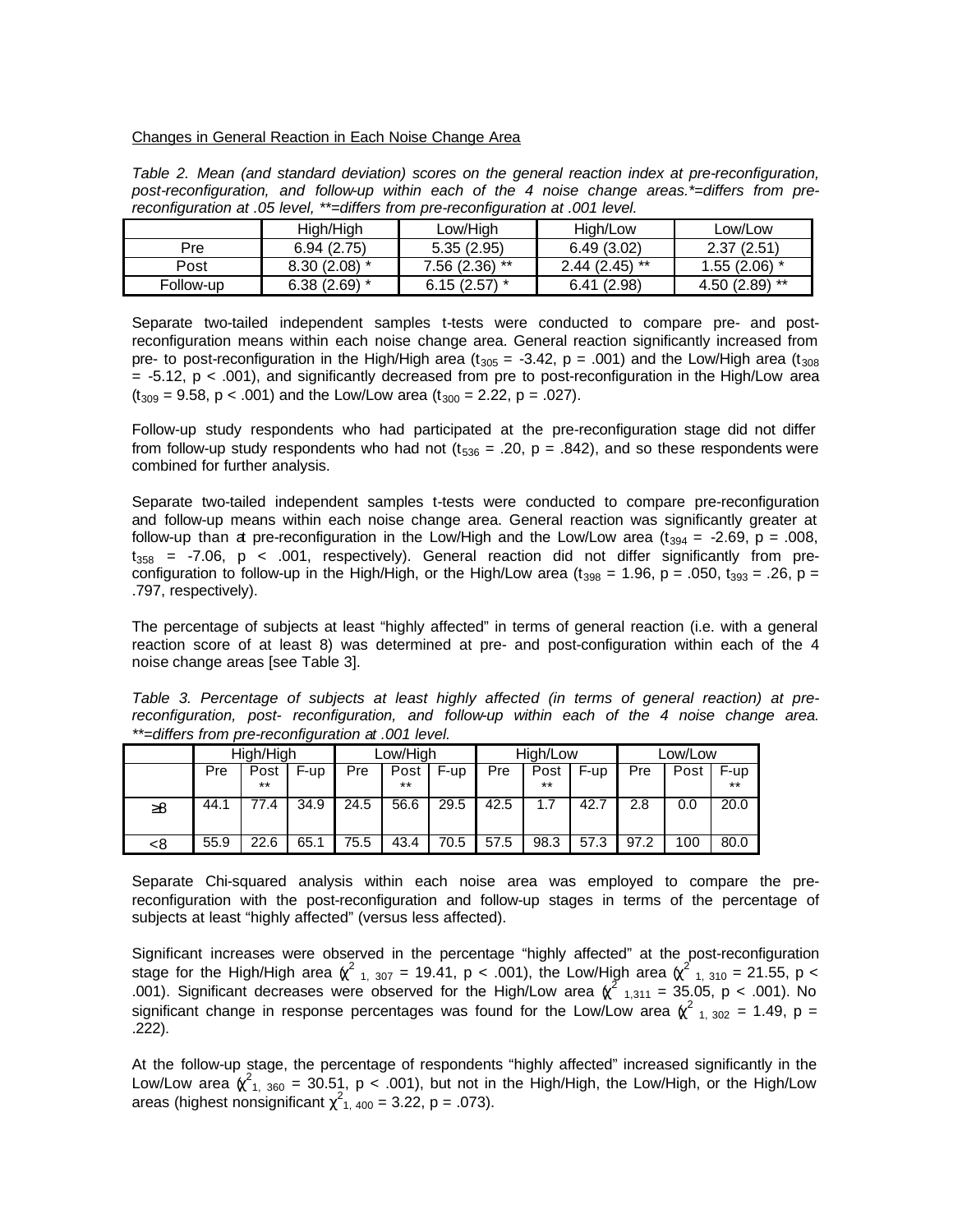Correlations of Annoyance and General Reaction with Health Outcomes Across All Noise Change Areas

*Table 4. Correlation (with n) of annoyance and general reaction with the symptoms index, depression and anxiety across the 4 noise change areas, at the pre-reconfiguration, postreconfiguration, and follow-up stages. \*=significant at .05 level, \*\*=significant at .001 level.*

|                         | Symptoms |           |          | Depression |       |          | Anxiety  |           |          |
|-------------------------|----------|-----------|----------|------------|-------|----------|----------|-----------|----------|
|                         | Pre      | Post      | F-up     | Pre        | Post  | F-up     | Pre      | Post      | F-up     |
| Annovance               | .670**   | $.608**$  | $.668**$ | .072*      | .066  | $.119*$  | $.092*$  | .185*     | $.173**$ |
|                         | (865)    | (185)     | (489)    | (861)      | (180) | (479)    | (862)    | (179)     | (480)    |
| <b>General Reaction</b> | .686**   | $.704***$ | .647**   | $.066*$    | .100  | $.149**$ | $.110**$ | $.277***$ | $.180**$ |
|                         | (1008)   | (217)     | (513)    | (1002)     | (212) | (502)    | (1003)   | (211)     | (503)    |

Significant positive both annoyance and general reaction correlated significantly and positively with both self-reported noise-related symptoms and anxiety at all stages. Significant positive correlations with depression were observed only at the pre-reconfiguration and follow-up stages.

Correlations of Changes in Annoyance and General Reaction with Changes Health Outcomes Across All Noise Change Area, for Repeat-tested Subjects

*Table 5. Correlation (with n) of changes in annoyance and general reaction (from prereconfiguration to follow-up) with changes in the symptoms index, depression and anxiety (from prereconfiguration to follow-up) across the 4 noise change areas. \*=significant at .05 level, \*\*=significant at .001 level.*

|                            |          | Symptoms Depression Anxiety |       |
|----------------------------|----------|-----------------------------|-------|
| Change in Annoyance        | $.430**$ | .118                        | .121  |
|                            | (131     | (135)                       | (136  |
| Change in General Reaction | $.440**$ | $.190*$                     | .146  |
|                            | (150)    | (152)                       | (153) |

Change in annoyance and general correlated significantly and positively with change in symptoms. Only change in general reaction correlated significantly and positively with change in Depression. No significant correlation with change in anxiety was observed.

## Effects of Actual and Expected Noise Change on Annoyance and General Reaction

To test whether actual change in noise added to the change in reaction caused by anticipating change in noise, a 2 (area: High/High versus High/Low) x 2 (stage: pre- versus post-reconfiguration) ANOVA and a 2 (area: Low/Low versus Low/High) x 2 (stage: pre- versus post-reconfiguration) ANOVA were conducted with both annoyance and general reaction as dependent variables.

Stage interacted significantly with area for the High/High versus High/Low comparisons of annoyance (F<sub>603,1</sub>= 8.20, p=.004) and general reaction (F<sub>617,1</sub>=86.19, P<.001). For the Low/Low versus Low/High comparison the interaction was only significant for general reaction  $F_{450,1}=28.31$ ,  $p = 001$ ; for annoyance:  $F_{450,1} = 2.11$ ,  $p = 147$ ). In all cases the expected area differences in reaction (High/High > High/Low and Low/Low<Low/High) were greater at the post-reconfiguration stage than at the pre-reconfiguration stage.